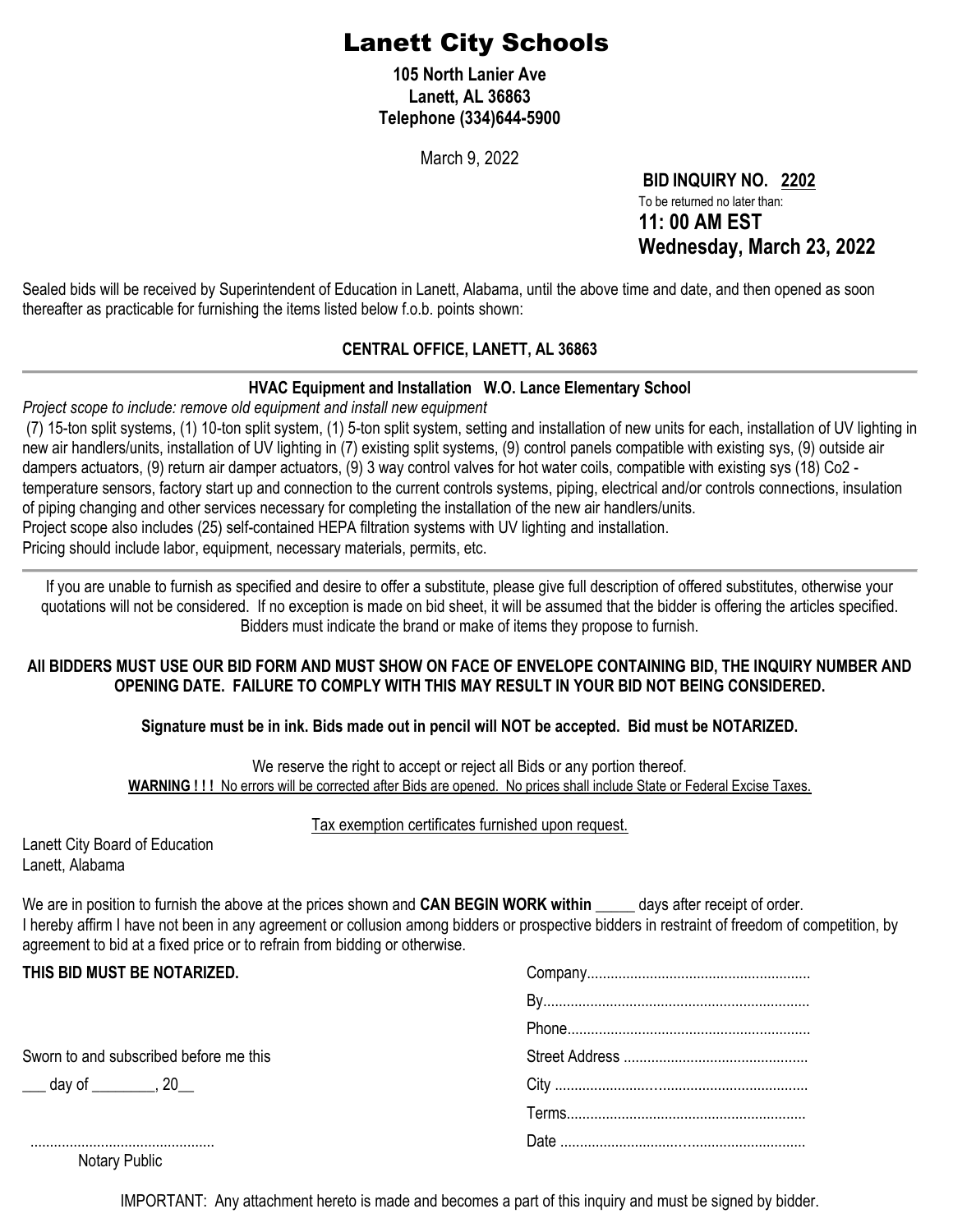## Lanett City Schools

105 North Lanier Ave Lanett, AL 36863 Telephone (334)644-5900

March 9, 2022

**BID INQUIRY NO. 2202** To be returned no later than: **11: 00 AM EST Wednesday, March 23, 2022**

Effective January 1, 2012, when the school board awards a contract or grant to a business entity or employer (that has one or more employees working in Alabama), Section 31-13-9(a) requires that the school board obtain a notarized affidavit and documentation of enrollment in the E-Verify program. **Act No. 2012-491 removed the affidavit requirement and now defines the term "contract" as "…***a contract awarded by the state, any political subdivision thereof, or any state-funded entity that was competitively bid…"*

Business entities or employers with one or more employees working in Alabama should be notified of the requirements to enroll in the E-Verify program before the contract is signed or bids are awarded. The E-Verify documentation may not be necessary for some contracts awarded by the school board because the contracting entity does not have any employees working in Alabama. The law does not address the documentation required in these situations. A letter, fax, e-mail, or some type of documentation should be obtained from the business entity or employer stating that the contracting entity does not have any employees working in Alabama.

State law does not require that bid specifications include specific language addressing the requirements of the Beason-Hammon Alabama Taxpayer and Citizen Protection Act. However, including the immigration requirements in the bid specifications would be beneficial in approving the contract after the bid is awarded. Including the following language in bid specifications could avoid questions from potential bidders:

Alabama laws require that, as a condition for the award of a contract by a school board to a business entity or employer with one or more employees working in Alabama, the business entity or employer must provide documentation of enrollment in the E-Verify program. During the performance of the contract, the business entity or employer shall participate in the E-Verify program and shall verify every employee that is required to be verified according to the applicable federal rules and regulations. The contractor's E-Verify Memorandum of Understanding must be included with the bid. If you do not believe these requirements are applicable to your entity, include an explanation justifying such exemption. An entity can obtain the E-Verify Memorandum of Understanding upon completion in the E-Verify enrollment process located at the federal web site [www.uscis.gov/everify.](http://www.uscis.gov/everify) The Alabama Department of Homeland Security [\(http://immigration.alabama.gov\)](http://immigration.alabama.gov/) has also established an E-Verify employer agent account for any business entity or employer with 25 or fewer employees that will provide a participating business entity or employer with the required documentation of enrollment in the E-Verify program. An Employer Identification Number (EIN), also known as a Federal Tax Identification Number, is required to enroll in E-Verify or to establish an E-Verify employer agent account.

Act No. 2012-491 now requires school boards to include the following clause in all contracts or agreements: *"By signing this contract, the contracting parties affirm, for the duration of the agreement, that they will not violate federal immigration law or knowingly employ, hire for employment, or continue to employ an unauthorized alien within the state of Alabama. Furthermore, a contracting party found to be in violation of this provision shall be deemed in breach of the agreement and shall be responsible for all damages resulting therefrom."*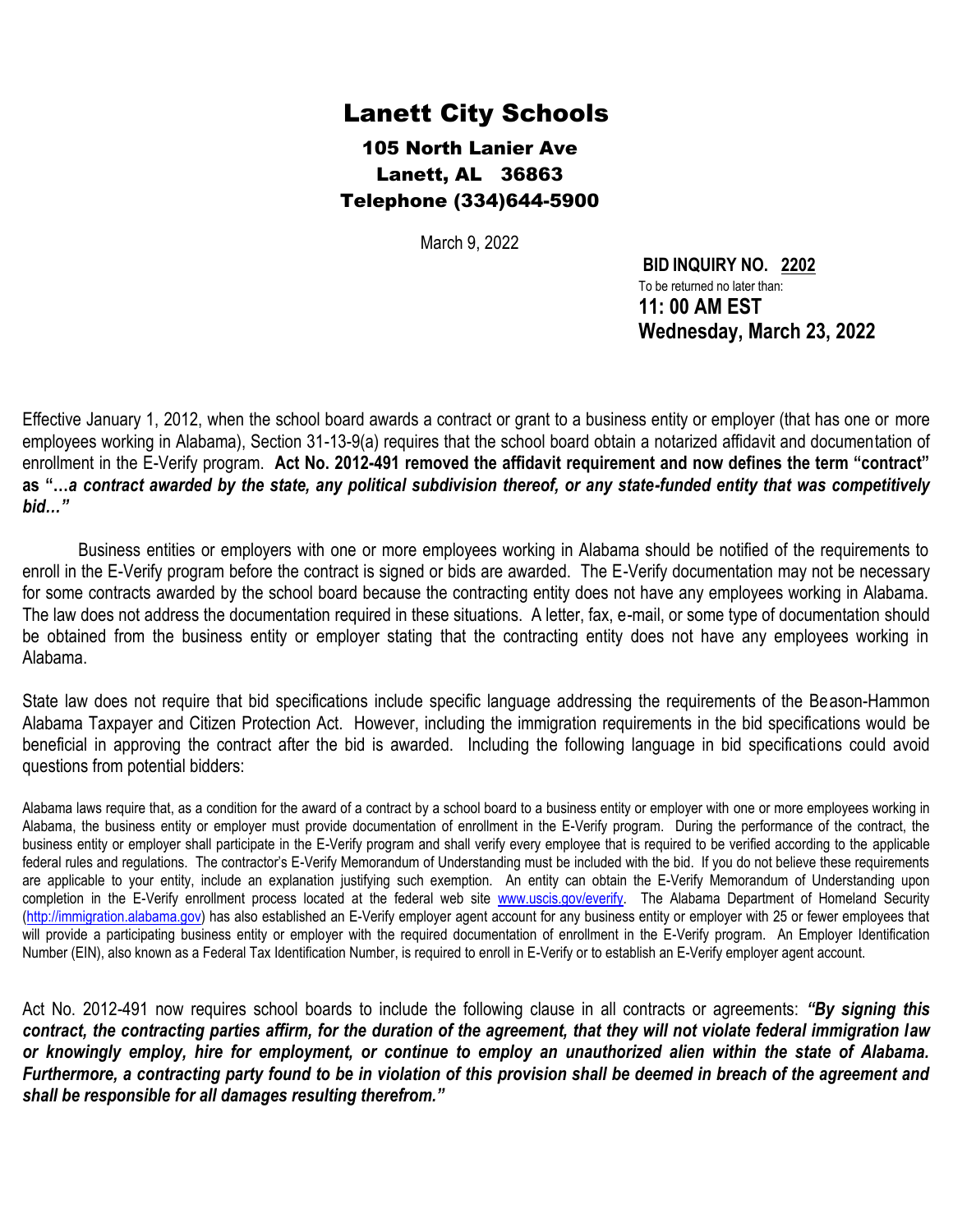### **Lanett City Schools 105 North Lanier Avenue Lanett, AL 36863 Telephone (334) 644-5900**

March 9, 2022

**BID INQUIRY NO. 2202** To be returned no later than: **11: 00 AM EST Wednesday, March 23, 2022**

Gentlemen:

Sealed bids will be received by Superintendent of Education in Lanett, Alabama, until the above time and date, and then opened as soon thereafter as practicable for Services listed below FOB points shown:

### **HVAC Equipment and Installation W.O. Lance Elementary School**

*Project scope to include: remove old equipment and install new equipment*

(7) 15-ton split systems, (1) 10-ton split system, (1) 5-ton split system, setting and installation of new units for each, installation of UV lighting in new air handlers/units, installation of UV lighting in (7) existing split systems, (9) control panels compatible with existing sys, (9) outside air dampers actuators, (9) return air damper actuators, (9) 3 way control valves for hot water coils, compatible with existing sys (18) Co2 temperature sensors, factory start up and connection to the current controls systems, piping, electrical and/or controls connections, insulation of piping changing and other services necessary for completing the installation of the new air handlers/units. Project scope also includes (25) self-contained HEPA filtration systems with UV lighting and installation. Pricing should include labor, equipment, necessary materials, permits, etc.

Bidders Price for all Services:

Pricing Information

 $\frac{1}{2}$ 

Bidder/Company:

Authorized Signature:

Date: